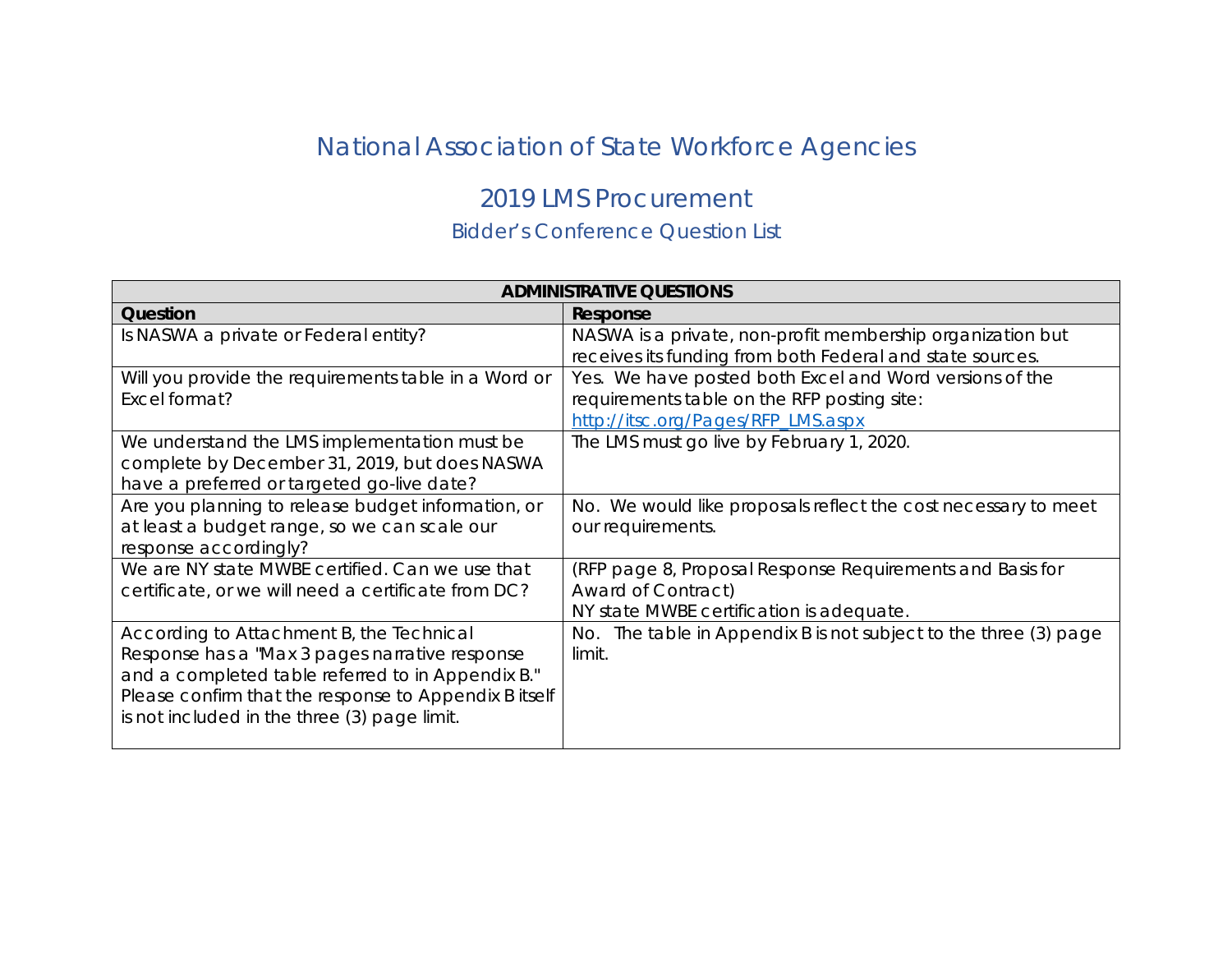| According to Attachment B, the Previous Client<br>Implementations and References section has a<br>"Max two pages per reference and separate client<br>list." Does the "separate client list" has its own two (2)<br>page limit? Please confirm. | No. The ""separate client list" does not have its own two (2)<br>page limit. |
|-------------------------------------------------------------------------------------------------------------------------------------------------------------------------------------------------------------------------------------------------|------------------------------------------------------------------------------|
| Will NASWA sign a mutual non-disclosure<br>agreement?                                                                                                                                                                                           | Yes.                                                                         |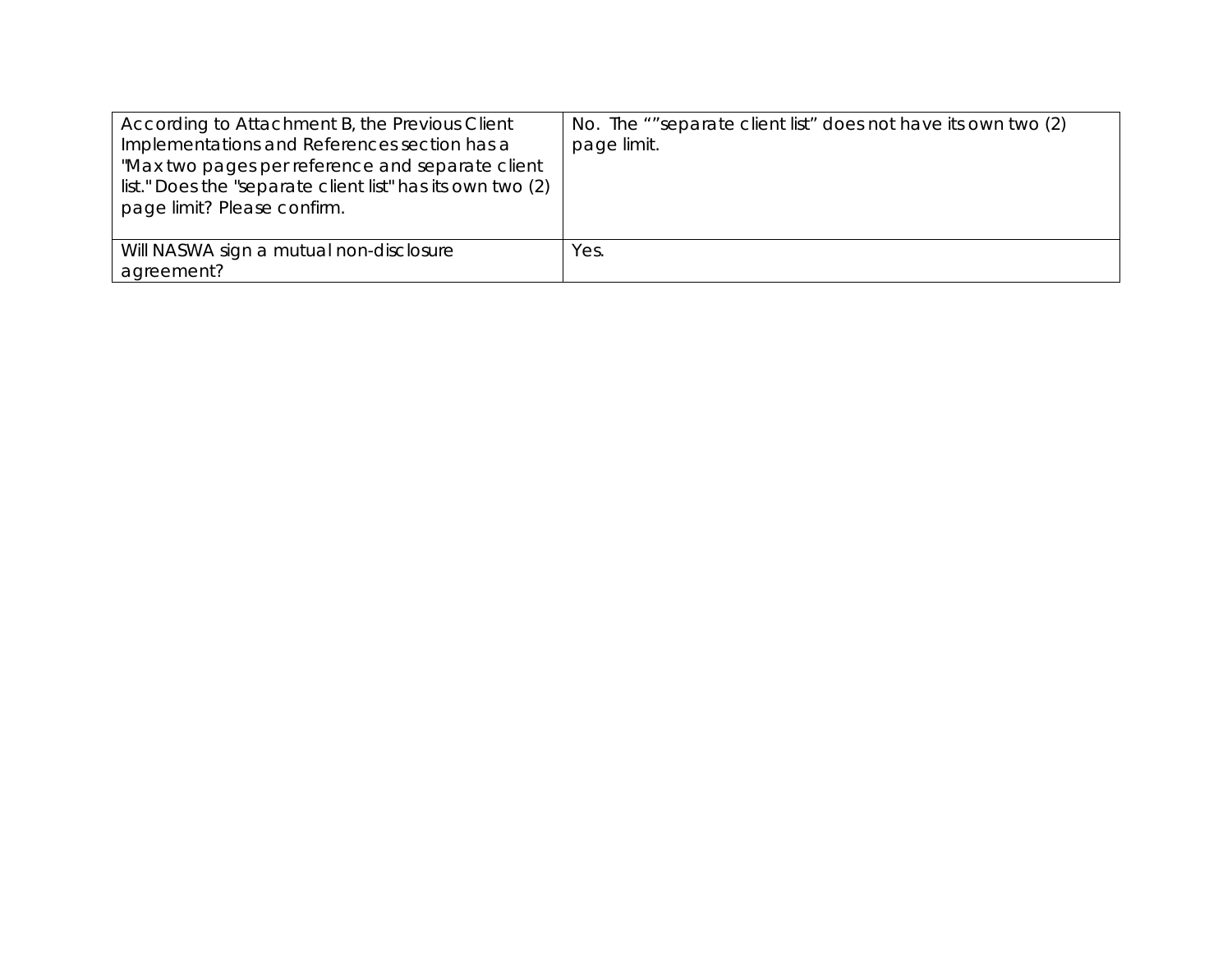## **General Note on Questions in Appendix A**

(Appendix A, Page 3) Questions do not reflect our LMS requirements, however, we are interested in hearing your responses to questions that apply to your LMS.

| <b>TECHNICAL REQUIREMENT QUESTIONS</b>                                                                                                                                             |                                                                                                                                                                                                                              |
|------------------------------------------------------------------------------------------------------------------------------------------------------------------------------------|------------------------------------------------------------------------------------------------------------------------------------------------------------------------------------------------------------------------------|
| Question                                                                                                                                                                           | Response                                                                                                                                                                                                                     |
| Clarify: "Provide materials for learner training, such as job aids,<br>reference guides and/or any other materials, and editable<br>templates that can be modified for learners.   | (NFR27)<br>These are materials for the learners and/or<br>administrators of the LMS. For example, in addition to<br>manuals and documentation, do you have any other<br>materials to help guide users on how to use the LMS? |
| Clarify: Do you offer pre-built courses to your customers that<br>integrate with your LMS at no additional charge, e.g. human<br>resources topics like behavior in the workplace?" | (Q42)<br>Do you offer canned courses as a courtesy to your<br>LMS customers? If so, what are they and do you<br>charge for these courses?                                                                                    |
| Clarify: "Does your LMS allow learners to post informal<br>learning?"                                                                                                              | (Q39)<br>If a learner has completed learning activities not<br>provided from the LMS, can they post their personal<br>learning activities in their record on the LMS?                                                        |
| Can you provide a use case example for this?                                                                                                                                       | Use Case: A learner attends a training workshop not<br>offered by NASWA. The learner would like to note<br>their attendance at this workshop in their learning<br>record on the LMS.                                         |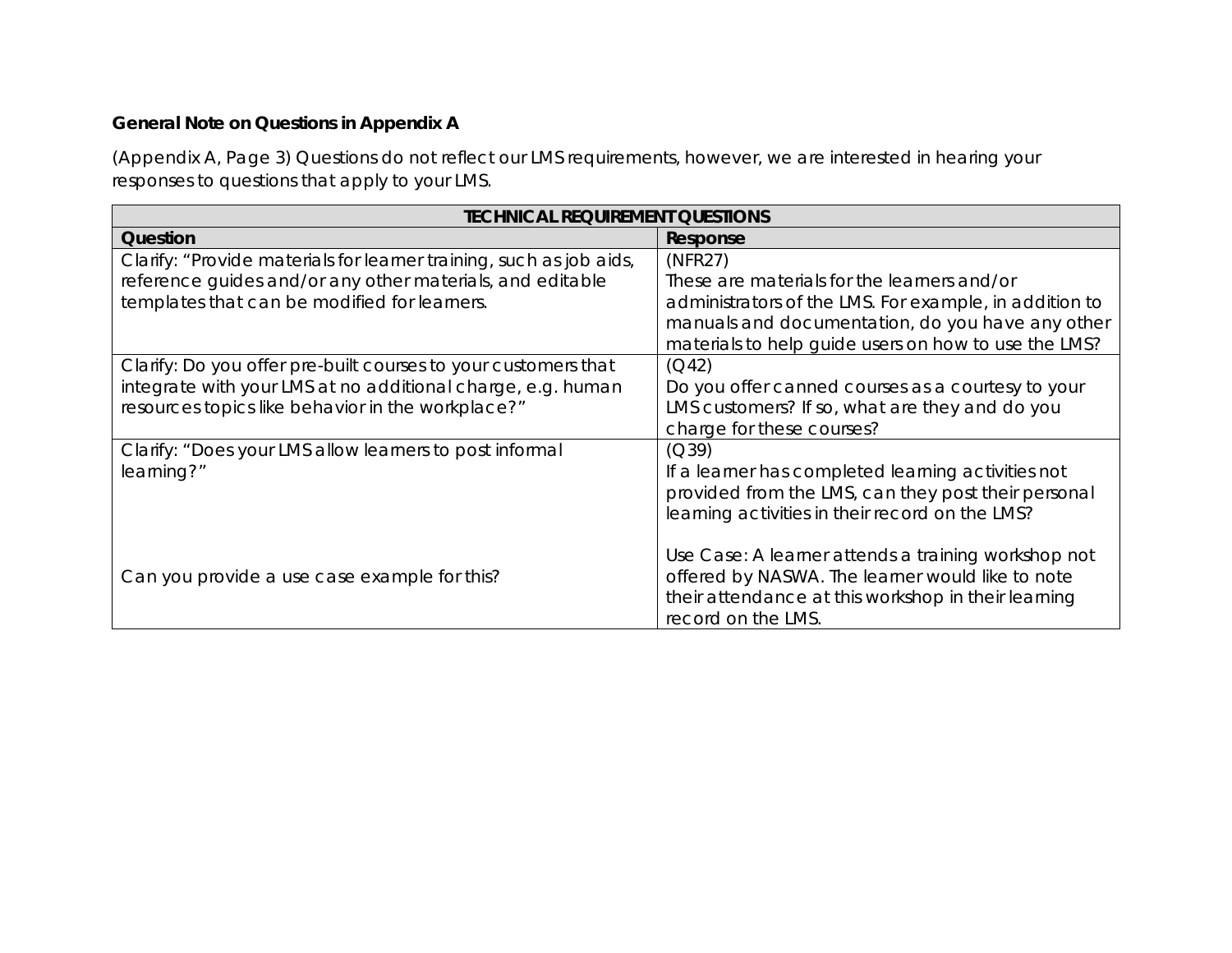| Question                                                        | Response                                                    |
|-----------------------------------------------------------------|-------------------------------------------------------------|
| Clarify: "NASWA would like to implement social learning         | (FR117, 118-121)                                            |
| features and are open to hearing about the types of features    | In addition to FR118-121, what other social learning        |
| provided within your LMS. Provide social learning capabilities, | capabilities does your LMS provide?                         |
| such as chat rooms, discussion boards, workspaces, and/or       |                                                             |
| threaded discussion forums."                                    |                                                             |
| What current LMS are you utilizing? If using an LMS do they     | We are using a SharePoint-based LMS. The current            |
| support, data export through API's or excel format?             | LMS uses a SQL database and can export, at a                |
|                                                                 | minimum, to a .csv or .xls format.                          |
| Which type of licensing is best suited for your organization    | (RFP page 6 - Under Licensing Fees)                         |
| Active/Registered licensing?                                    | Likely, active licensing would be best for our              |
|                                                                 | organization, unless registered licensing is more cost      |
| What type of license model do you have now? What type of        | effective.                                                  |
| license model do you prefer (monthly logins, named users,       |                                                             |
| transactions, etc.)?                                            |                                                             |
| What are the number of licenses required?                       | (RFP page 6 - Under Licensing Fees)                         |
|                                                                 | It is estimated that an initial 6,000 user licenses will be |
|                                                                 | needed at the time of implementation.                       |
| How is the content being used now? (Frequency of usage,         | In the last year, we averaged 600 active users per          |
| type of content and monthly active users)                       | month with an average number of visits (number of           |
|                                                                 | site pages accessed) of 1600 per month.                     |
| In case of cloud hosting, what is user concurrency percentage   |                                                             |
| required to access the LMS system out of initial 6000 users.    |                                                             |
| Would you want to allow external users to browse a catalog      | (FR237-239)                                                 |
| before authenticating (logging in)?                             | Yes. The intent of the public-facing homepage is to         |
|                                                                 | give external users/visitors a view of the catalog          |
|                                                                 | before enrolling to become a licensed user of the           |
|                                                                 | LMS.                                                        |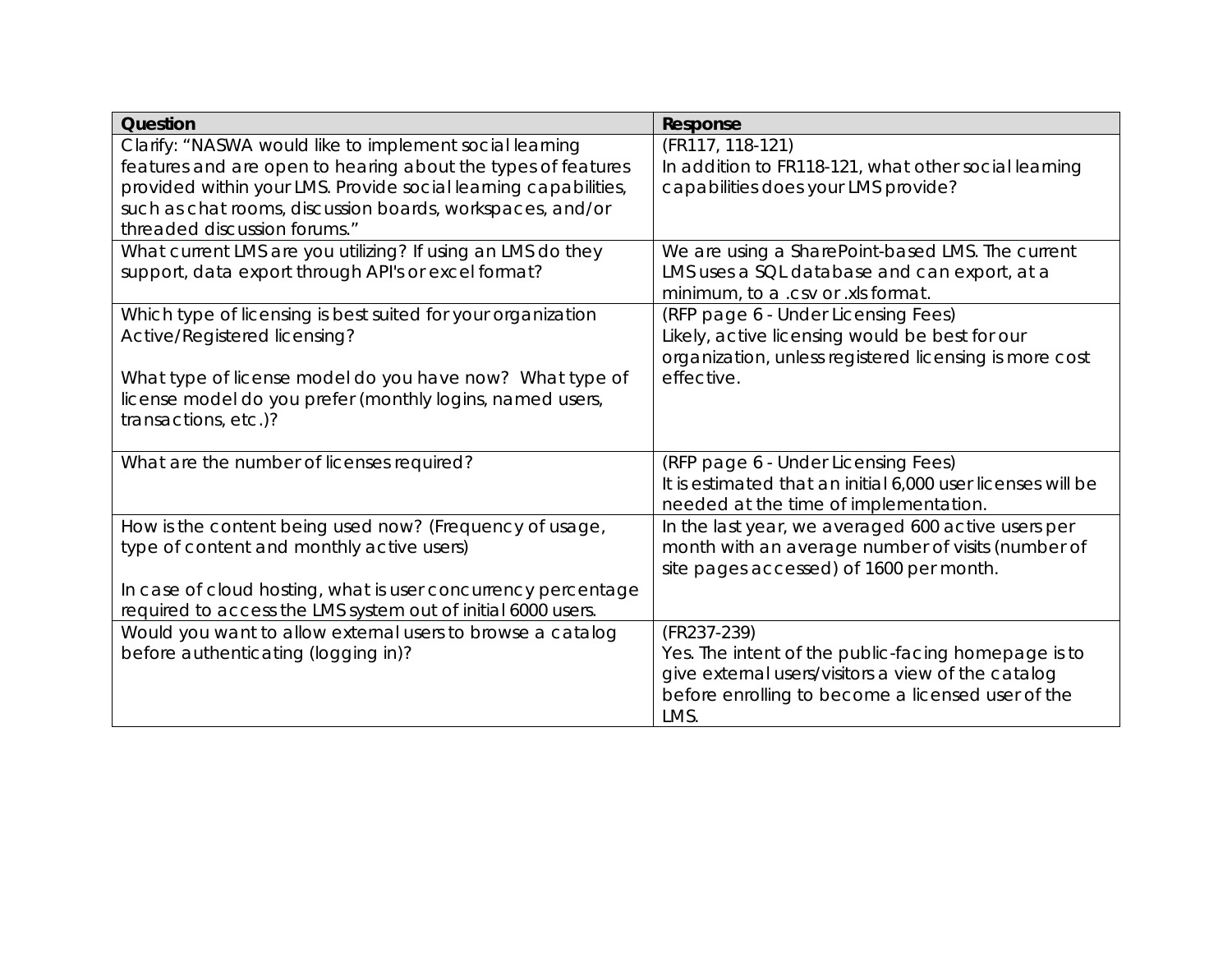| Question                                                                                                                         | Response                                                                                                   |
|----------------------------------------------------------------------------------------------------------------------------------|------------------------------------------------------------------------------------------------------------|
| What formats of content do you create?                                                                                           | $(FR1-8)$<br>See section "Types of Content to be Supported by the                                          |
| What learning objects will the user consume (courses, quiz,<br>power point, videos)?                                             | LMS (FR1-8)."                                                                                              |
| What types of trainings and certifications are needed?                                                                           | We do not charge our learners for training.<br>eLearning: Approximately 400 SCORM content                  |
|                                                                                                                                  | packages, 500 Learning materials (includes: .doc,                                                          |
| What is the content and monetization strategy, if there is one?                                                                  | .pdf, .ppt, and .xls files)<br>Events (ILT, Webinar, Virtual Classes): In the past year,                   |
| What are the types of training you are planning to offer (ILT,<br>Webinars, eLearning, Videos, Certification, etc.)? If possible | approximately 20 events.                                                                                   |
| please share an estimated volume of these training per year<br>by delivery type?                                                 |                                                                                                            |
| What is the system of record for external users? Do you need a                                                                   | $(FR62-76)$                                                                                                |
| way to capture registrations in the system?                                                                                      | Currently, our enrollment and event registration                                                           |
|                                                                                                                                  | process are external to the LMS and handled by the<br>NASWA website. We would like to have learners enroll |
|                                                                                                                                  | to access the LMS on a public site (see UC6). Once                                                         |
|                                                                                                                                  | enrolled, learners would be able to register for events                                                    |
|                                                                                                                                  | within the LMS (FR62).                                                                                     |
| Do you use on premise directory or active directory hosted                                                                       | (UC7)                                                                                                      |
| over Azure?                                                                                                                      | Currently, our active directory is hosted by our cloud                                                     |
|                                                                                                                                  | service provider.                                                                                          |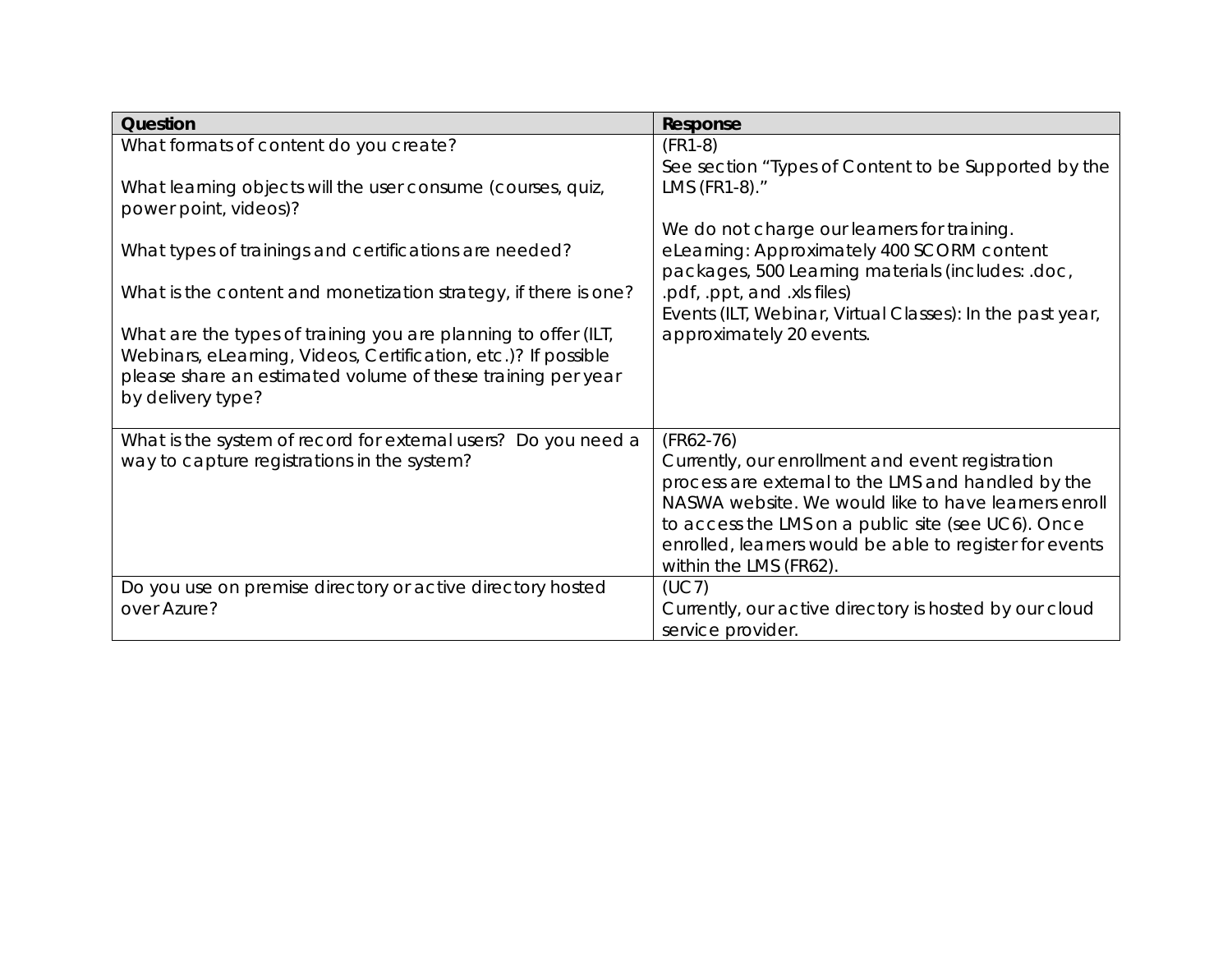| Question                                                      | Response                                                  |
|---------------------------------------------------------------|-----------------------------------------------------------|
| What information would you like to exchange between           | (FR108,110-116)                                           |
| Captivate Prime and other third-party application, such as    | Drupal: We would like the course catalog information      |
| Survey Monkey, Drupal through API's?                          | (for example, course name, description, and tags) to      |
|                                                               | be pulled from the LMS to the Drupal website.             |
|                                                               | SurveyMonkey: Ability to send survey link upon            |
|                                                               | completion of a course/module/lesson.                     |
|                                                               |                                                           |
|                                                               | Please describe the degree of integration possible        |
|                                                               | with the third-party tools listed in Appendix A with      |
|                                                               | your LMS.                                                 |
| Would you require any additional content from Adobe? Adobe    | (Q42)                                                     |
| provides several modules listed on our website as attached    | The list provided can be included in your RFP             |
| below:                                                        | response. Please indicate the fee to use this content,    |
| https://www.adobe.com/in/products/captivateprime/content-     | if any. We do not require additional content, but we      |
| catalog.html                                                  | would like to know our options.                           |
|                                                               |                                                           |
|                                                               |                                                           |
| Is data being sent to an HRIS?                                | No, we do not have HRIS software. Also, because           |
|                                                               | most of the users are external to NASWA we do not         |
|                                                               | keep track of them as "employees."                        |
| Which HRIS software are you currently using?                  |                                                           |
| What additional types of integration required? (Apart from    | (FR110-116)                                               |
| SurveyMonkey, Drool etc.)                                     | See section "Built-in Tools / Integration with Apps" in   |
|                                                               | Appendix A.                                               |
| What specific third-party applications does NASWA expect to   |                                                           |
| integrate with for the initial system launch?                 | Here is a list of third-party tools that we are currently |
|                                                               | using/plan to use:                                        |
| Does this data need to integrate with other systems? If so is | SurveyMonkey/Survey Gizmo                                 |
| these two ways or SSO?                                        | Drupal                                                    |
|                                                               | SharePoint                                                |
|                                                               | <b>Adobe Connect</b>                                      |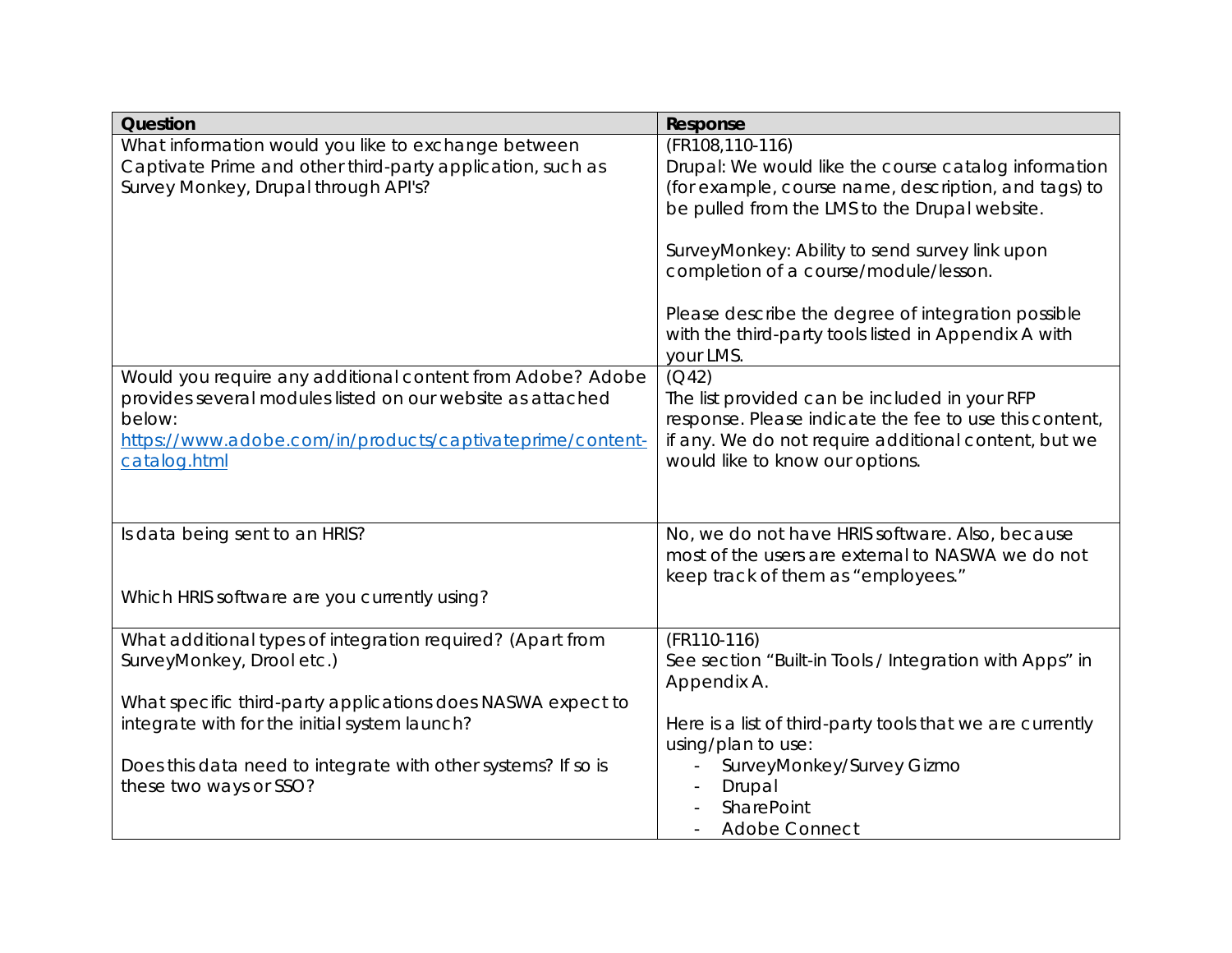| Question                                                                                                                                                                      | Response                                                                                                                                                                                                                                                                                                                                                                    |
|-------------------------------------------------------------------------------------------------------------------------------------------------------------------------------|-----------------------------------------------------------------------------------------------------------------------------------------------------------------------------------------------------------------------------------------------------------------------------------------------------------------------------------------------------------------------------|
| What systems does the LMS need to share data with and can<br>you specify frequency?                                                                                           | Zoom<br>Microsoft Power BI or Tableau<br><b>Email Server</b>                                                                                                                                                                                                                                                                                                                |
| What is the expected user experience and scope of this<br>integration?<br>Is Vimeo integration is required for video library or any other<br>integration will work for NASWA? | All our integrations will be with third-party<br>applications. We do not have any requirements to<br>integrate with other systems, such as an HRIS.<br>The scope of these integrations is to set up the data<br>exchange.<br>We currently use Vimeo to host our external video<br>content. If your LMS has other options, please<br>describe alternatives in your response. |
|                                                                                                                                                                               | Please also indicate any other third-party<br>applications that your LMS integrates.<br>See section "Built-in Tools / Integration with Apps" in<br>Appendix A. NASWA uses Zoom for webinars and<br>would like this integration.                                                                                                                                             |
| Adobe offers a direct integration with - Salesforce, Zoom, Box,<br>Lynda.com, LinkedIn Learning?                                                                              |                                                                                                                                                                                                                                                                                                                                                                             |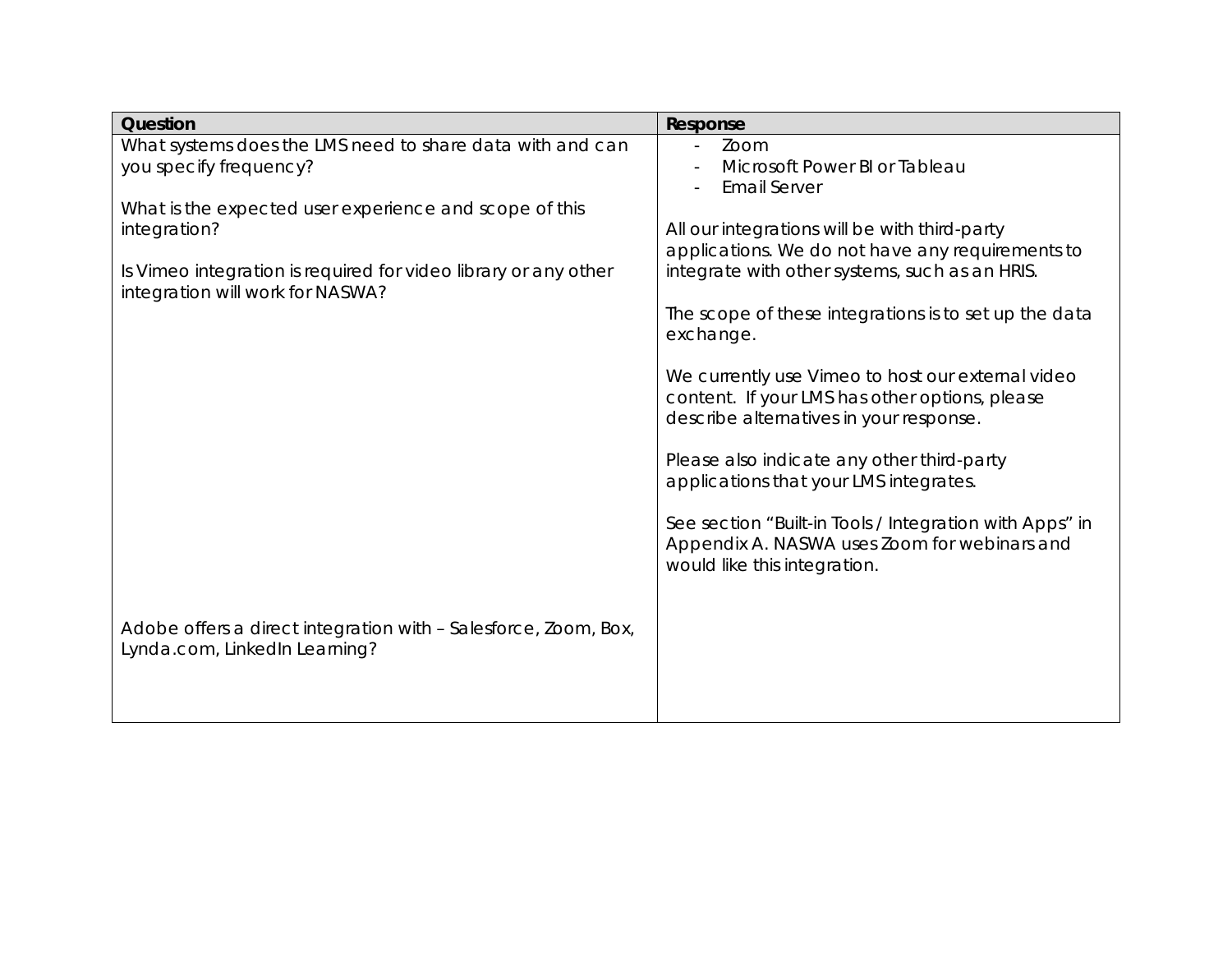| Question                                                                                                                                                                                                                                                                                                                                                                                                                                                                                                                                                                              | Response                                                                                                                                                                                                                                                                                                                                                                                                                                                                                                                                                                                           |
|---------------------------------------------------------------------------------------------------------------------------------------------------------------------------------------------------------------------------------------------------------------------------------------------------------------------------------------------------------------------------------------------------------------------------------------------------------------------------------------------------------------------------------------------------------------------------------------|----------------------------------------------------------------------------------------------------------------------------------------------------------------------------------------------------------------------------------------------------------------------------------------------------------------------------------------------------------------------------------------------------------------------------------------------------------------------------------------------------------------------------------------------------------------------------------------------------|
| How many lessons from the existing solution will need to be<br>transferred to the new system? Are they HTML5 or Flash based<br>SCORM packages? What is the authoring tool(s) used to create<br>the content. Are the original source files available?<br>For the data migration, are you looking to import content,<br>history and user data? Or what do you need migrated?<br>How many student transcripts will need to be transferred? What<br>is the current database where these records are stored and<br>please provide the API or ETL documentation for the existing<br>system? | (NFR21)<br>Approximately 400 SCORM content packages,<br>500 learning materials (includes: .doc, .pdf, .ppt,<br>and .xls files)<br>Each SCORM content package is created in<br>Articulate Storyline and currently published as<br>Flash with HTML5 fallback.<br>The SCORM content packages are available.<br>Yes, we want to transfer all courseware content,<br>learning history, and user data from our existing<br>LMS to the new LMS.<br>We currently have 6,000 active users, but 9,000<br>learning records that need to be transferred.<br>The current database is MS SQL Server<br>Database. |
| Do you expect all Learner roles (including visitors to the public<br>facing view) to have access when the system is initially<br>launched?                                                                                                                                                                                                                                                                                                                                                                                                                                            | Yes, we expect all learner roles to access the LMS when<br>initially launched.                                                                                                                                                                                                                                                                                                                                                                                                                                                                                                                     |
| Will the user log in one time or will it be continuous access?                                                                                                                                                                                                                                                                                                                                                                                                                                                                                                                        | We expect our users to log in to the LMS and return<br>multiple times to complete courses and access their<br>learning history.                                                                                                                                                                                                                                                                                                                                                                                                                                                                    |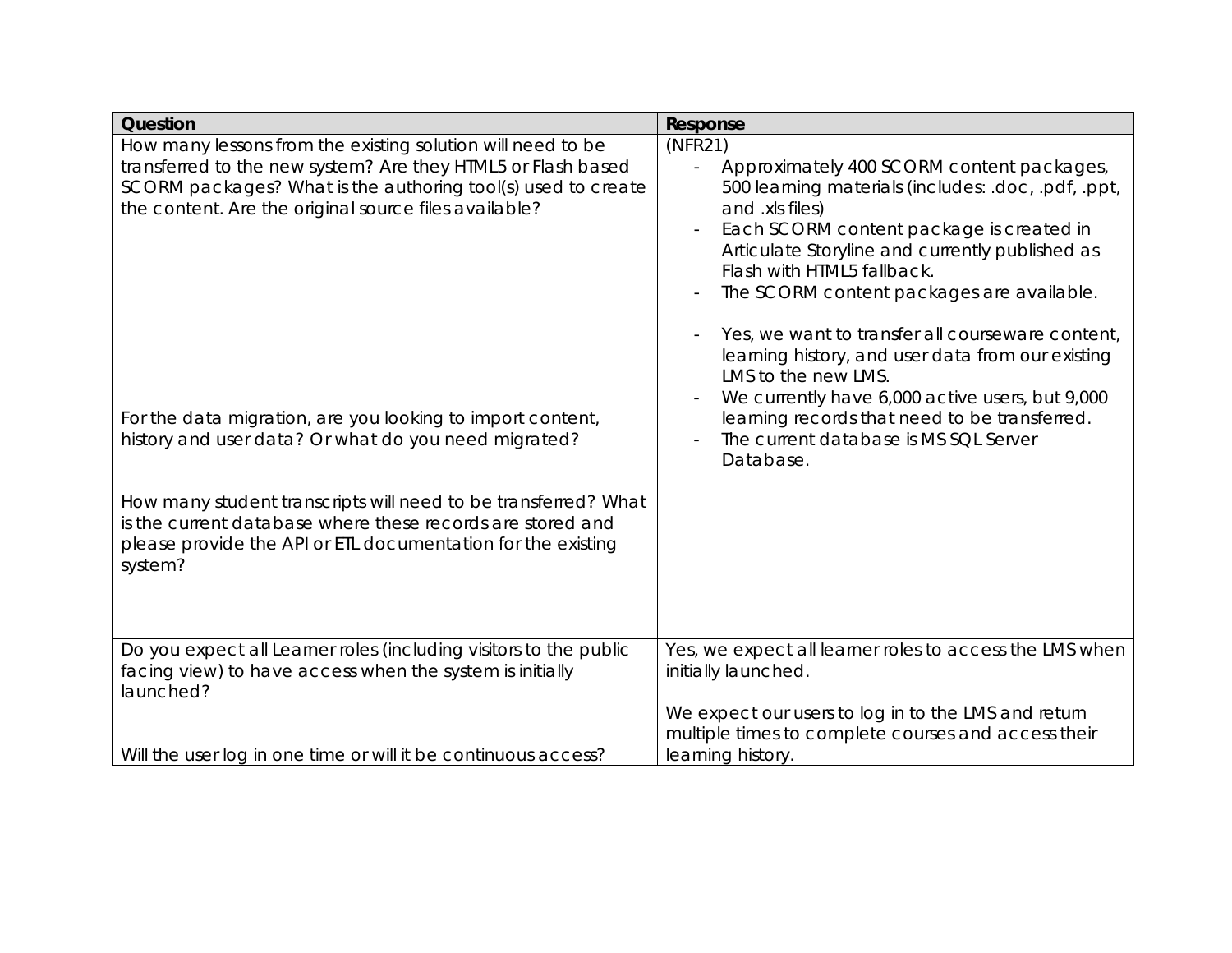| Question                                                                                                                                                                                                                                                                                                                                                                                                                                                                                                                                                                                                 | Response                                                                                                                                                                                                                |
|----------------------------------------------------------------------------------------------------------------------------------------------------------------------------------------------------------------------------------------------------------------------------------------------------------------------------------------------------------------------------------------------------------------------------------------------------------------------------------------------------------------------------------------------------------------------------------------------------------|-------------------------------------------------------------------------------------------------------------------------------------------------------------------------------------------------------------------------|
| In which system does the reporting need to happen?                                                                                                                                                                                                                                                                                                                                                                                                                                                                                                                                                       | (FR114, FR123-127, FR135-136)<br>We anticipate using built-in reporting functionality of<br>the LMS.                                                                                                                    |
|                                                                                                                                                                                                                                                                                                                                                                                                                                                                                                                                                                                                          | Our intent is to integrate all LMS data with a third-<br>party Business Intelligence tool such as Microsoft<br>Power BI or Tableau. Some LMS's also have built-in BI<br>tools which we are open to learning more about. |
| Please provide more specifics on the enrollment information<br>you would like to collect from learner.                                                                                                                                                                                                                                                                                                                                                                                                                                                                                                   | $(FR58-59)$<br>Our enrollment form is available here:<br>https://integrity.naswa.org/form/nia-enrollment#no-<br>back                                                                                                    |
|                                                                                                                                                                                                                                                                                                                                                                                                                                                                                                                                                                                                          | However, we may want to modify this enrollment form<br>and have the ability to make changes to data fields<br>as needed.                                                                                                |
| (UC3) Use Case (Visually ID Course Learning Objects): We may like to<br>visually identify the multiple learning objects (lessons, events,<br>materials) in a course. For example, all Course learning objects would<br>be marked with a symbol or color to identify them as being part of<br>the same course/curriculum. In some cases, learning objects are<br>used across multiple courses/curriculum, so when they are not<br>identified as being with a course/curriculum or, if the also lesson<br>stands alone as an object, the visual cue would be removed. Can<br>your LMS provide these needs? | (UC3)<br>The visual cues should be visible to everyone (admin<br>and learner). The visual cues help visually identify all<br>objects within a particular curriculum.                                                    |
| In the above use case, who would you like to show the visual<br>cues to? Admin or Learner? And how will the visual cues help<br>the user?                                                                                                                                                                                                                                                                                                                                                                                                                                                                |                                                                                                                                                                                                                         |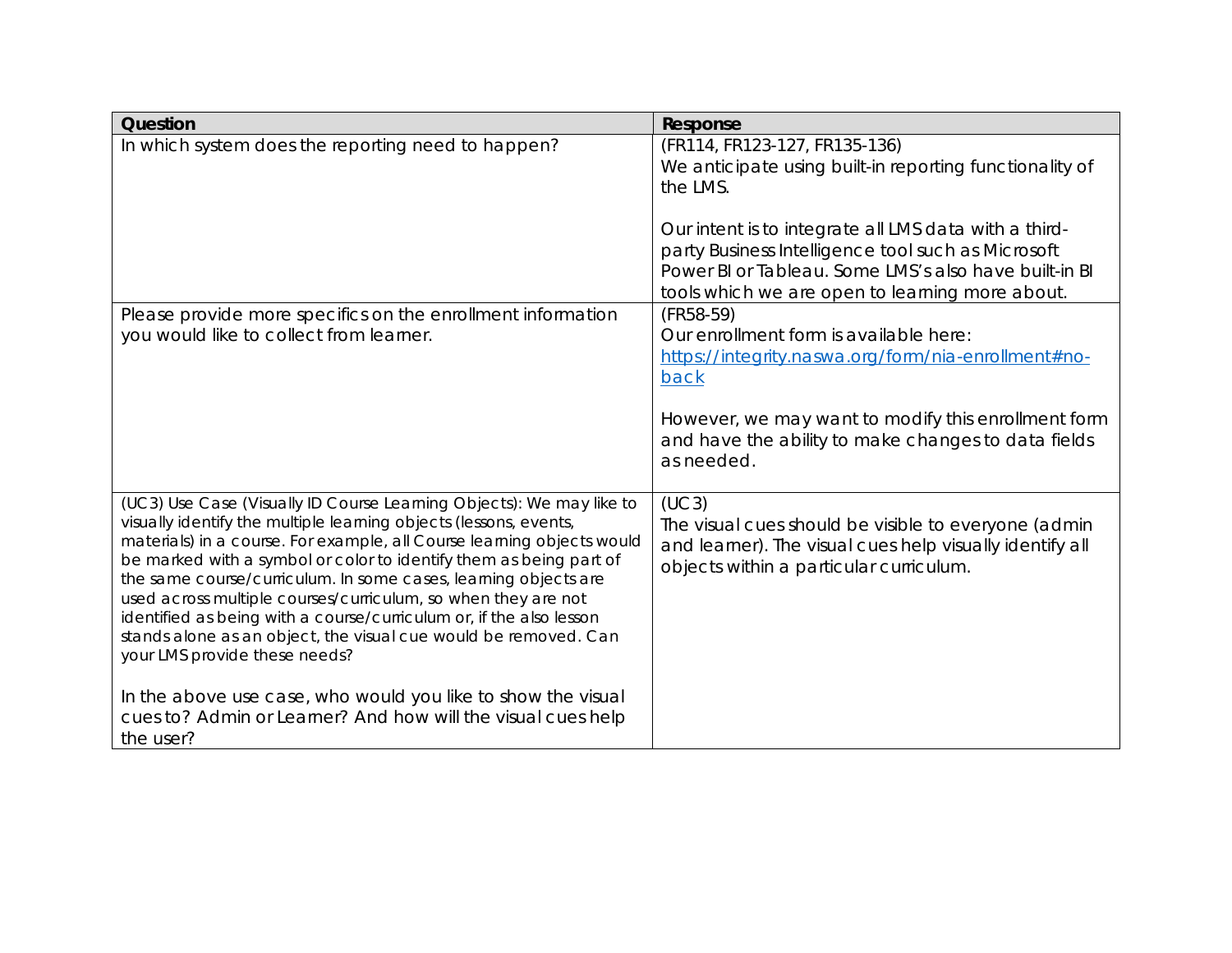| Question                                                         | Response                                                 |
|------------------------------------------------------------------|----------------------------------------------------------|
| Does the LMS need to be AICC compliant?                          | (FR17, 144)                                              |
|                                                                  | SCORM conformance is required. Currently we use          |
|                                                                  | SCORM 2004 4th edition. No, there is no requirement to   |
|                                                                  | be AICC compliant, but please indicate whether the       |
|                                                                  | LMS supports AICC.                                       |
| Please explain the detailed workflow for public facing LMS       | (FR28-32, UC4)                                           |
| home page.                                                       | See section regarding public-facing home page,           |
|                                                                  | FR28-32 and UC4. Please describe the capabilities of     |
|                                                                  | your LMS if they vary from our requirements. If your LMS |
|                                                                  | does not have a public-facing home page capability,      |
|                                                                  | describe how our needs can be addressed.                 |
| (FR74) Sign up for an ILT without first signing into the LMS.    | (FR74)                                                   |
| (Signup for the event on a public facing site without signing in | Workflow:                                                |
| to the LMS.)                                                     | A visitor can access a registration form for             |
|                                                                  | events (such as an ILT or webinar) on a public           |
| Please explain the detailed workflow.                            | facing page.                                             |
|                                                                  | Registration information is captured and stored          |
|                                                                  | on the LMS database.                                     |
|                                                                  | If the visitor is not an LMS user, a prompt to           |
|                                                                  | create an account will appear.                           |
|                                                                  | If the visitor is an LMS user, they will be              |
|                                                                  | prompted to sign in to complete registration.            |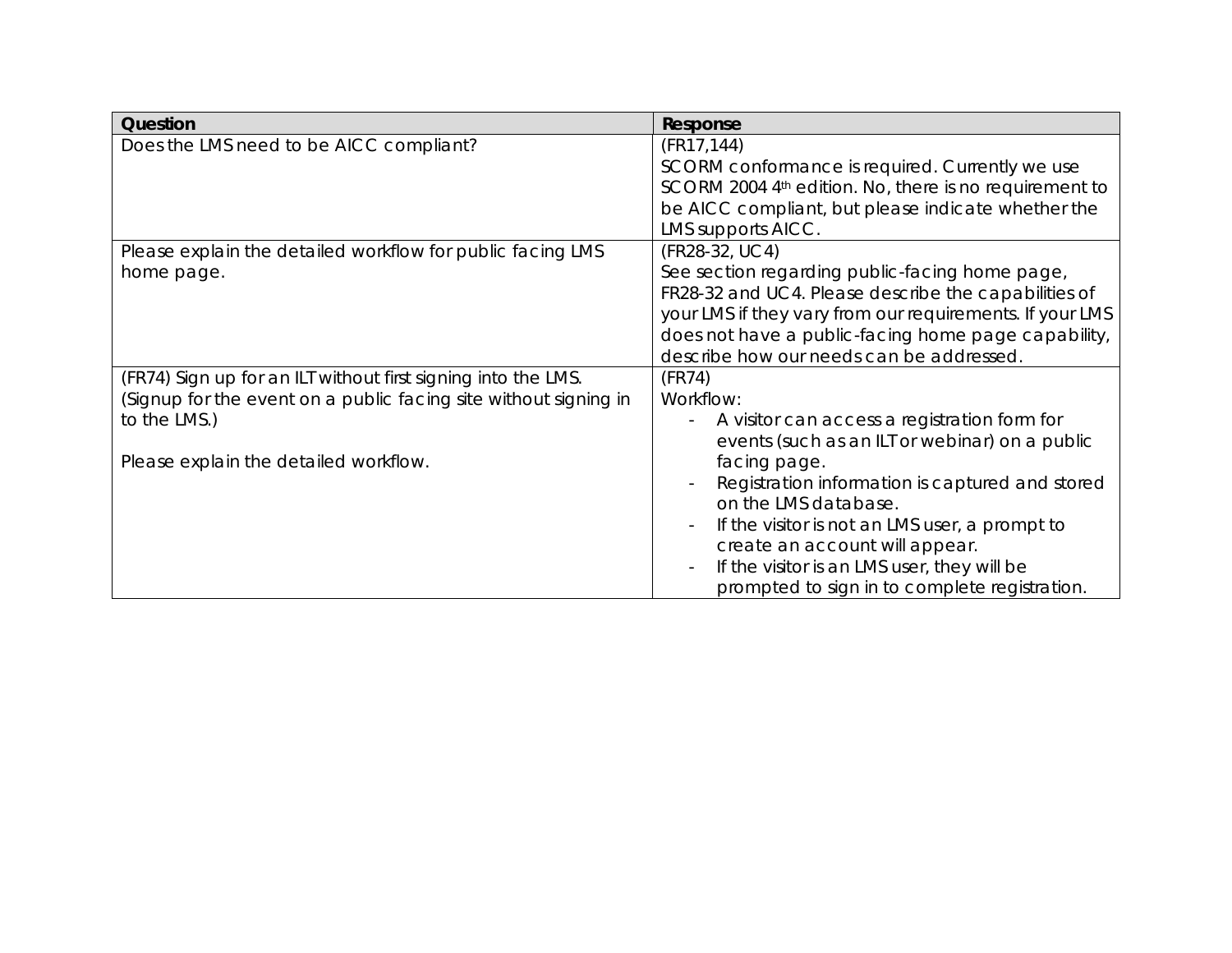| Question                                                                                                                                         | Response                                                                                                                                                                                     |
|--------------------------------------------------------------------------------------------------------------------------------------------------|----------------------------------------------------------------------------------------------------------------------------------------------------------------------------------------------|
| (FR86) Allow learners to request that certain prerequisites be<br>waived. (This requirement is also noted with the learner site<br>description.) | (FR47, 86)<br>Workflow:<br>On the learner site, a learner can request that<br>a prerequisite be waived.                                                                                      |
| Please explain the detailed workflow.                                                                                                            | The instructor or LMS administrator will review<br>request to determine whether it is approved.<br>If approved, the instructor must be able to<br>override the prerequisite for the learner. |
| Is there is any specific choice of cloud hosting provider<br>needed by NASWA                                                                     | (Q2)<br>We do not have any specific preference for a cloud<br>hosting provider. Please describe your cloud<br>environment and service provider in your response.                             |
| Is offsite or onsite support is required? What are the several<br>mediums to provide an Annual Maintenance Contract?                             | (NFR23)<br>We do not anticipate onsite support. Please use Q27-<br>34 in Appendix A to describe the types of support<br>you offer.                                                           |
| What languages are you looking to have available to your<br>users?                                                                               | English.                                                                                                                                                                                     |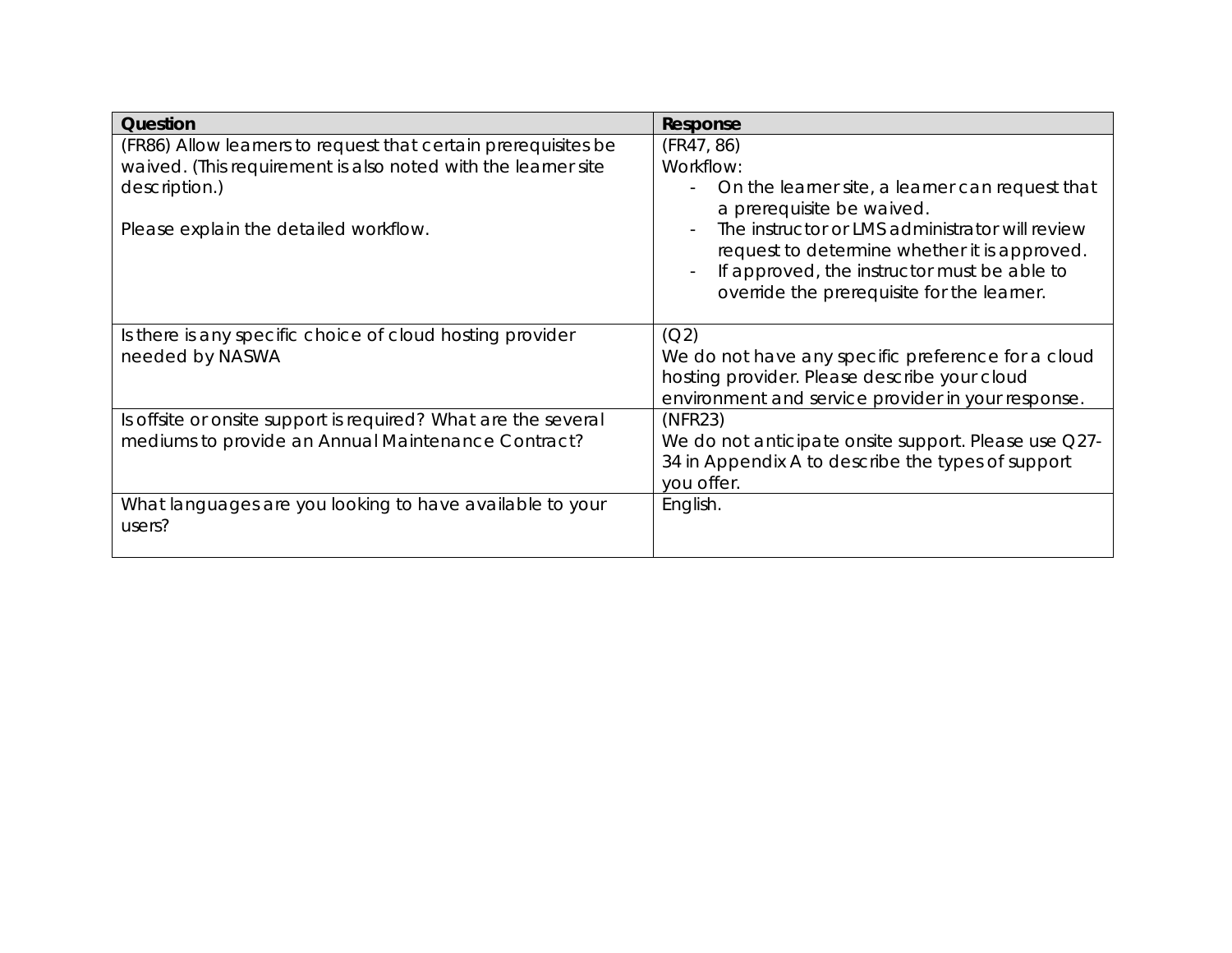| Question                                                              | Response                                                 |
|-----------------------------------------------------------------------|----------------------------------------------------------|
| Is compliance with Section 508 of the Rehabilitation Act a hard       | $(NFR15-16)$                                             |
| requirement?                                                          | Yes, we are federally funded so we do have Section       |
|                                                                       | 508 compliance requirements. The majority of our         |
| Is it mandatory to have 100% compliance on Section 508?               | users are state and federal employees. We have an        |
|                                                                       | audience requiring accessibility and are mindful of      |
|                                                                       | their needs. Please describe the level of Section 508    |
|                                                                       | compliancy that your LMS offers.                         |
| Would like to know if the contents are generated in-house or          | Both. Learning content is produced by internal           |
| by a 3 <sup>rd</sup> party provider? If so, please provide specifics. | eLearning developers as well as contracted eLearning     |
|                                                                       | developers. eLearning is developed utilizing Articulate  |
|                                                                       | Storyline, both internally and externally.               |
| Does the LMS need to be FedRAMP Compliant?                            | (NFR14)                                                  |
|                                                                       | No. Although NFR14 states that FedRAMP compliancy        |
| Regarding being FedRAMP certified, is this mandatory as of            | is a requirement, it is not. However, FedRAMP            |
| now or can it be something that is on the roadmap?                    | compliancy is our preference. Please describe the        |
|                                                                       | security, backup and recovery infrastructure of your     |
|                                                                       | cloud hosting environment.                               |
| Any chance of getting a Sample Storyline file * story for testing     | (RFP page 10, Selection Procedures)                      |
| purposes?                                                             | We will provide a SCORM content packaged Storyline       |
|                                                                       | file.zip (compressed zip file) for testing after we have |
|                                                                       | narrowed down the list of vendors. We will not be        |
|                                                                       | providing the Articulate Storyline story source file.    |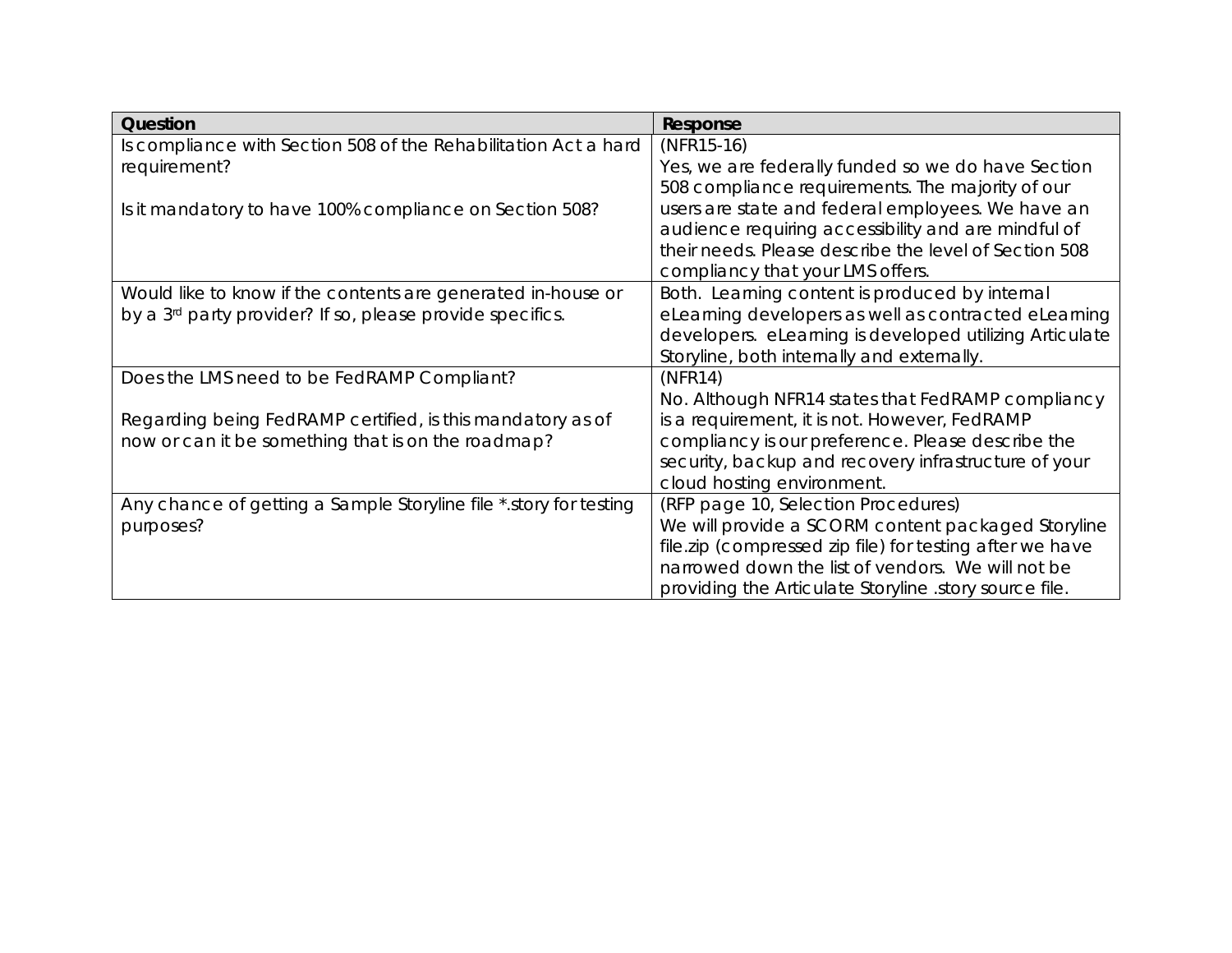| Question                                                        | Response                                               |
|-----------------------------------------------------------------|--------------------------------------------------------|
| Do you require "Question Level Reporting" with                  | Exam questions are written in Storyline. We ask that   |
| storyline/SCORM 2004 courses?                                   | the LMS use the functionality that Articulate provides |
|                                                                 | to pull the question-level data for reporting.         |
| Do you have a verification process as a part of the enrollment? | (FR60, 61)                                             |
|                                                                 | We have a vetting and verification process for         |
|                                                                 | learners who wish to enroll. LMS administrators will   |
|                                                                 | approve all enrollments. In some cases, an enrollee    |
|                                                                 | supervisor approval is needed as part of the           |
|                                                                 | enrollment process.                                    |
| Are learners allowed to consume training on mobile devices?     | $(NFR5-7)$                                             |
|                                                                 | At this point we don't have a requirement for mobile,  |
|                                                                 | but we may in the future. We are, however, looking     |
|                                                                 | for an LMS that is responsive and supports desktops    |
|                                                                 | and tablets.                                           |
| What percentage of the 6,000 users are internal users of        | 95%+ of users are external members, i.e. state and     |
| NASWA vs. external members?                                     | federal agency employees.                              |
| In case of cloud hosting, what is the user concurrency          | We average 600 active users per month or 60 active     |
| percentage required to access the LMS system out of initial     | users a day during business hours across time zones.   |
| 6000 users.                                                     | We anticipate usage will increase over time.           |
|                                                                 |                                                        |
| What is the frequency a learner would login to the LMS?         |                                                        |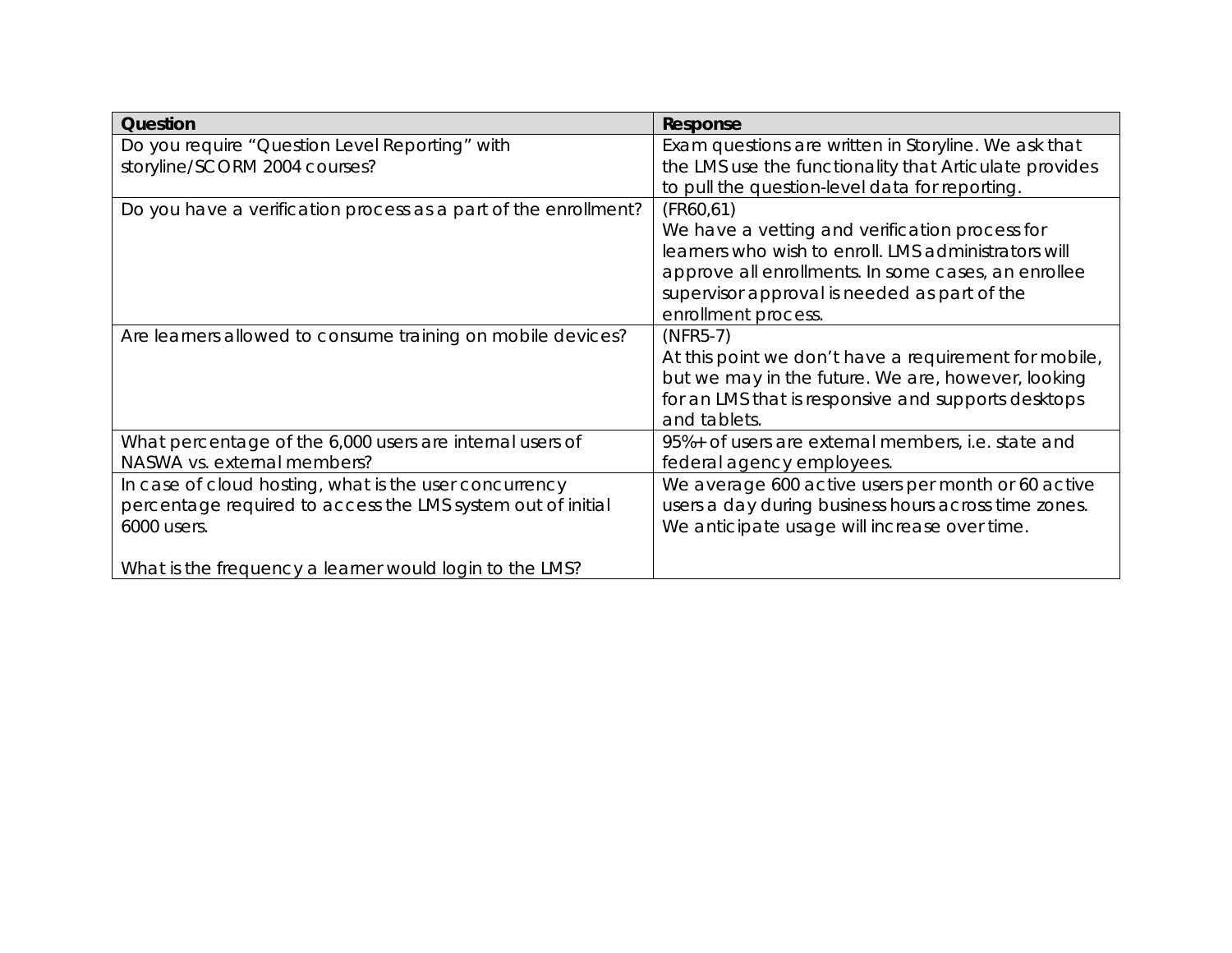| Question                                                                                                                | Response                                                                                                                                                                                                                                                                                                |
|-------------------------------------------------------------------------------------------------------------------------|---------------------------------------------------------------------------------------------------------------------------------------------------------------------------------------------------------------------------------------------------------------------------------------------------------|
| Would you want your users to have access to these training at<br>all times or is there a time period limit?             | Learners should have access to training at all times -<br>24 hours a day, seven days a week. We place a high<br>emphasis on training availability for individual<br>learners based upon their own scheduling needs,<br>with the exception of scheduled instructor-led<br>training courses.              |
| Will the LMS solution need to be a local install or can it be<br>cloud based?                                           | $(Q1-2)$<br>We are open to either solution. Please provide cost<br>estimates for both, if you offer both solutions.                                                                                                                                                                                     |
| Is a Vimeo based video library integration is mandate? We<br>have video library based on Kpoint. Will that work?        | (FR7)<br>It is not a requirement to use Vimeo, but it would be<br>inconvenient for us to switch. We embed the video<br>links within course content. We don't store or run<br>video off our LMS server. In general, our courses are<br>not video-heavy, but we do have clips throughout<br>our training. |
| If the LMS already provides you the option to send surveys,<br>would you still need the integration with Survey Monkey. | (FR107)<br>We currently use both Survey Monkey and Survey<br>Gizmo, but if your LMS has a robust survey tool,<br>please describe it in your response.                                                                                                                                                   |
| You would prefer a Proprietary LMS or Open Source LMS<br>platform?                                                      | We don't have a preference, as long as our<br>requirements are met. Our intent is not to build an<br>LMS solution, but to adopt and make customizations<br>to an existing LMS.                                                                                                                          |
| Our LMS itself has its own BI engine. Do you still require 3rd party<br>BI integrations?                                | (FR114)<br>We'd like to have the option of integrating to<br>external BI tools. Please describe your tools and how<br>they work.                                                                                                                                                                        |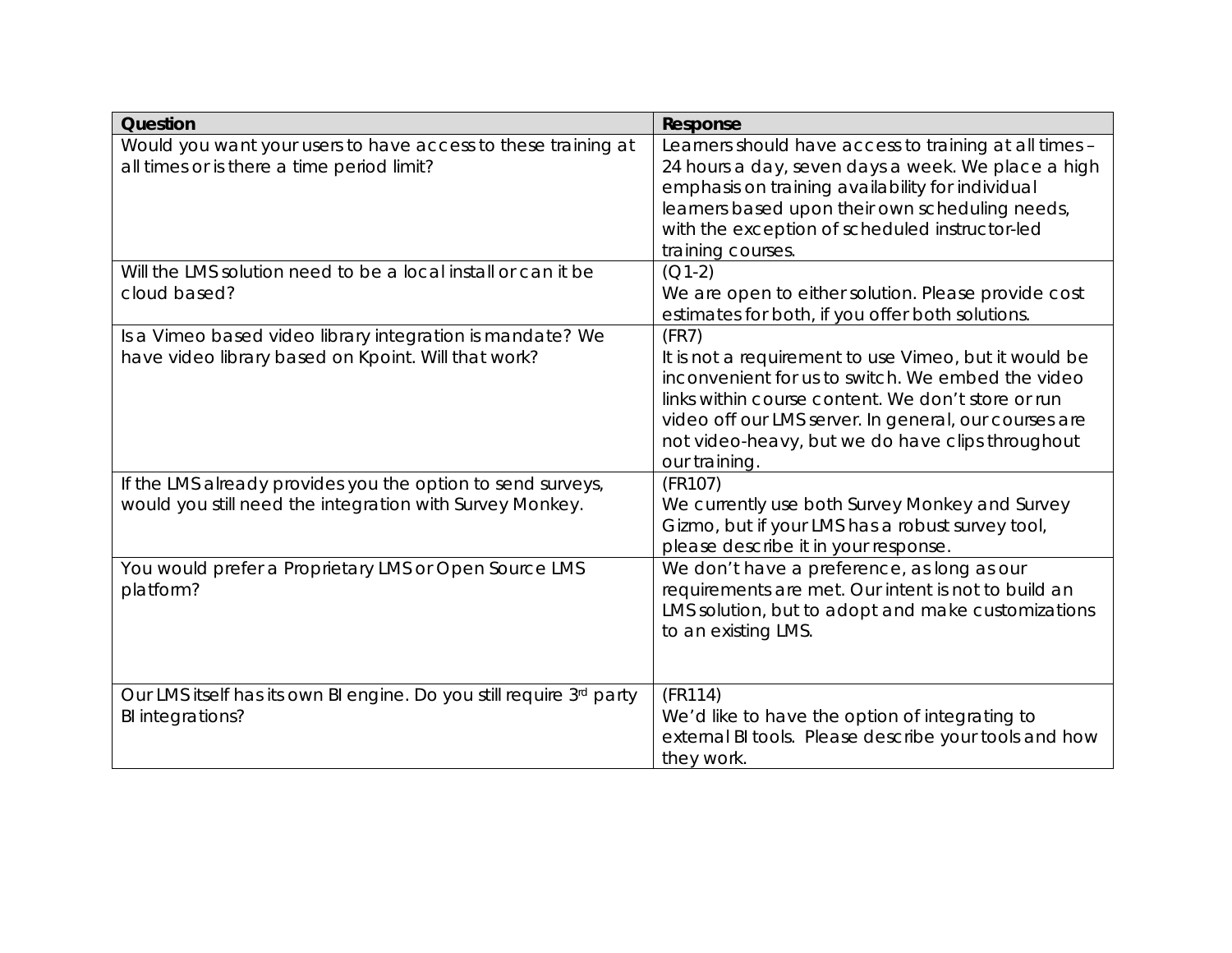| Question                                                                                                                                                                       | Response                                                                                                                                |
|--------------------------------------------------------------------------------------------------------------------------------------------------------------------------------|-----------------------------------------------------------------------------------------------------------------------------------------|
| Do you expect to migrate some of your own courses in or do<br>you prefer the provider build everything out for you? Will all of<br>your historical user date be in csv format? | (NFR21)<br>At a minimum, we will be providing a CSV format to<br>export the historical data to the LMS.                                 |
|                                                                                                                                                                                | For courses, we will work with the LMS vendor to<br>determine the best method for migration/uploading<br>course content to the new LMS. |
|                                                                                                                                                                                | Yes.                                                                                                                                    |
| It sounds like you would like all historical records for "live"<br>course" to be imported and aligned to these same courses in<br>the new LMS deployment. Is this correct?     |                                                                                                                                         |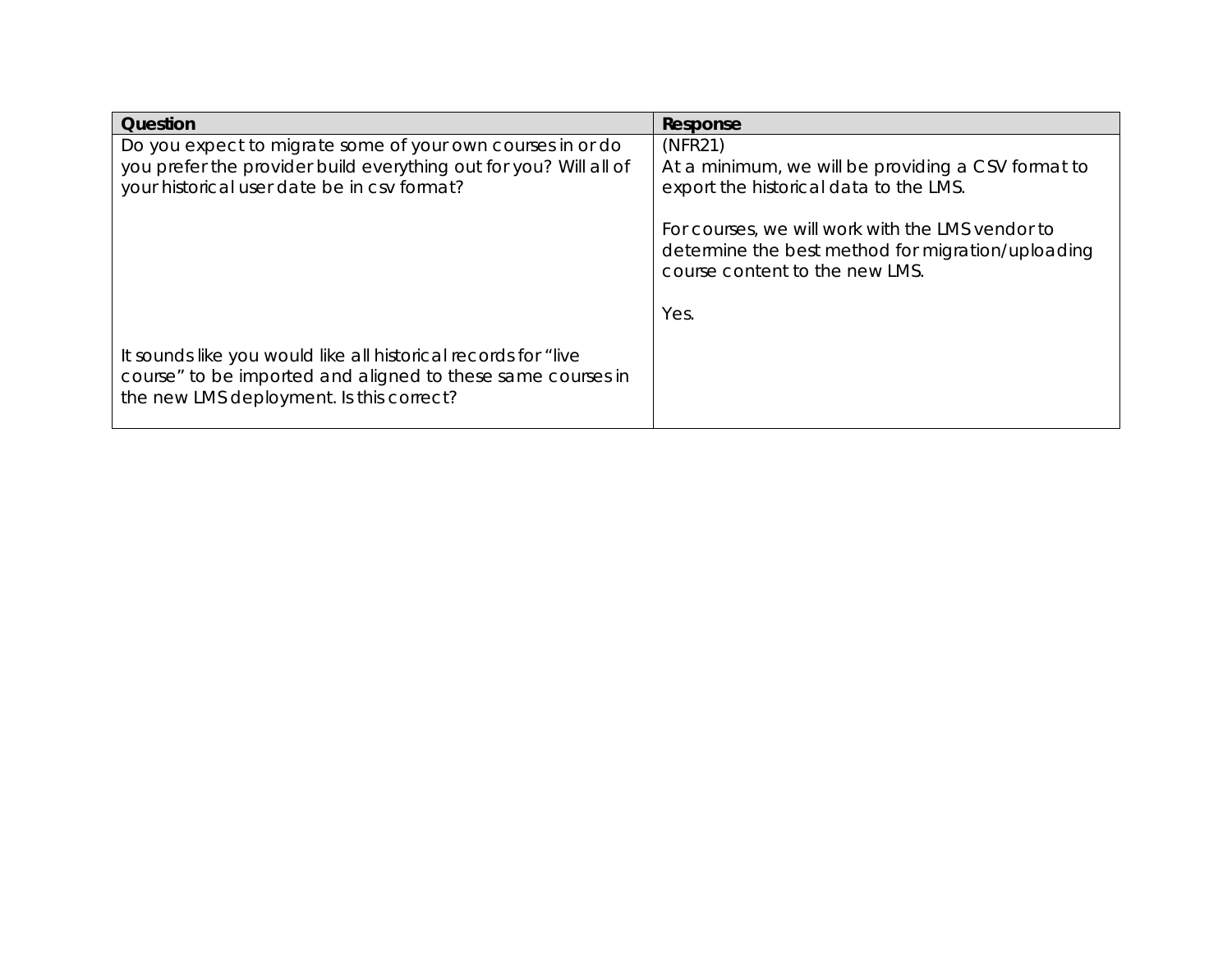| <b>Miscellaneous Questions</b>                                                                                          |                                                                                                                                                                                                                                                                                                                                                             |
|-------------------------------------------------------------------------------------------------------------------------|-------------------------------------------------------------------------------------------------------------------------------------------------------------------------------------------------------------------------------------------------------------------------------------------------------------------------------------------------------------|
| Question                                                                                                                | Response                                                                                                                                                                                                                                                                                                                                                    |
| What impacts do you expect the LMS to have on your<br>business?<br>What outcomes are most critical for your Executives? | Our LMS is the primary interface with our learner<br>community. We are looking for an LMS that allows us<br>to be more responsive to the specific needs of states<br>while encouraging learners to continue to educate<br>themselves.                                                                                                                       |
| Any preference to companies based out of the US?                                                                        | All proposals will be provided equal review and<br>consideration regardless of the location of the<br>company.<br>We do require that the vendor has a significant U.S.<br>presence (e.g.: US based offices and staff) and that<br>the data infrastructure is hosted within the U.S.                                                                         |
| What is the total duration of the contract? How many years?                                                             | To be negotiated.                                                                                                                                                                                                                                                                                                                                           |
| How many vendors expressed interest?                                                                                    | 26 vendors                                                                                                                                                                                                                                                                                                                                                  |
| Do you ever work with state or fed agencies directly or do you<br>only work with the individuals?                       | Yes, we work with both federal and state agencies.                                                                                                                                                                                                                                                                                                          |
| What is driving you to market? Why now?                                                                                 | NASWA's training offerings have expanded<br>significantly not only in terms of growth of learners,<br>but also in terms of the different types and the<br>diversity of the audiences that we are now reaching.<br>We want an LMS that meets all the requirements for<br>all new training programs and branches of NASWA<br>that are now providing training. |